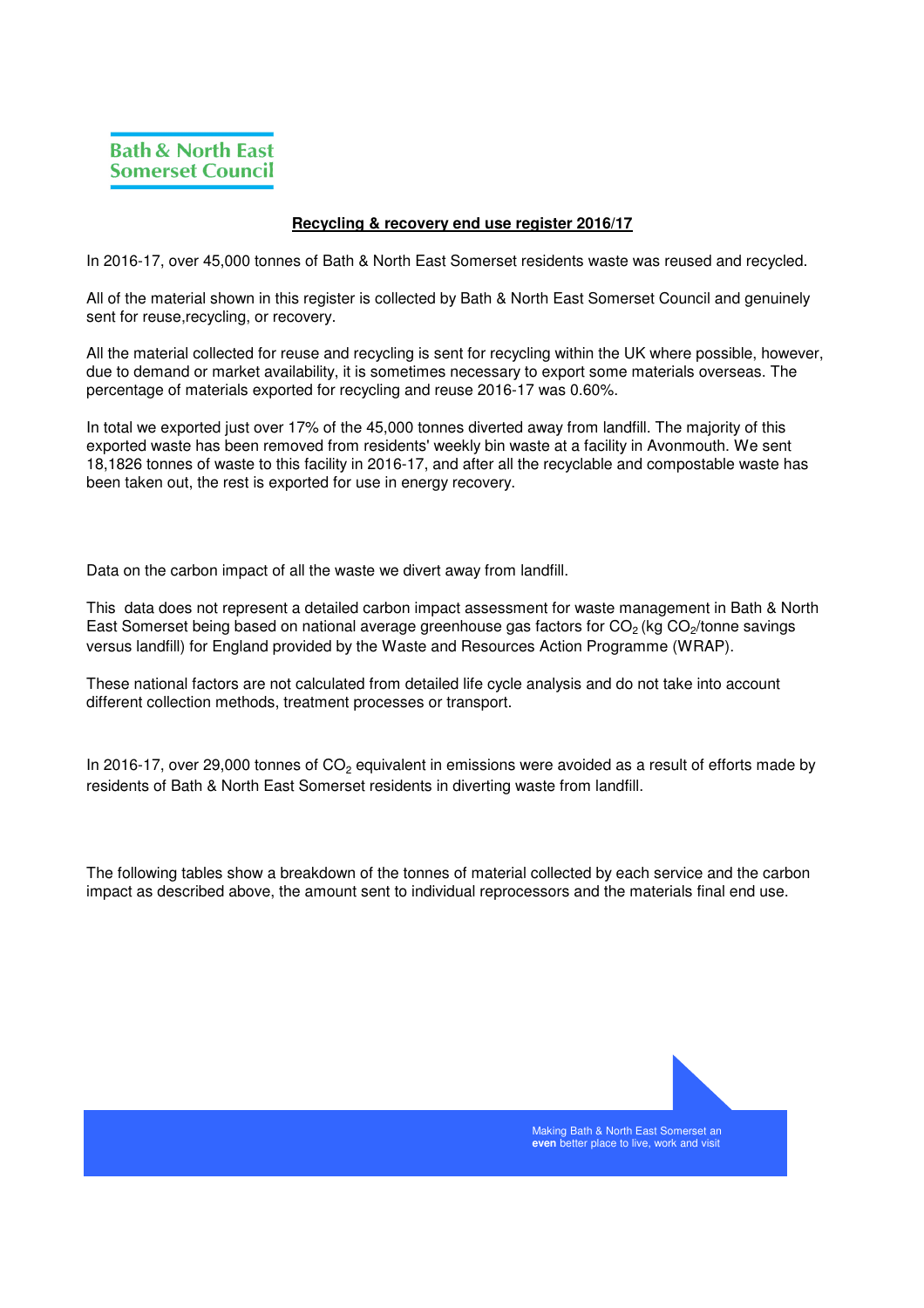## **NB. The following represents only the Household Waste (also including C&D waste) diverted from landfill in Bath & North East Somerset**

| <b>KERBSIDE</b><br><b>COLLECTIONS</b> | <b>RECYCLED</b><br>(TONNES) | <b>ENERGY</b><br><b>RECOVERY</b><br>(TONNES) | <b>REUSED</b><br>(TONNES) | <b>CARBON SAVED</b><br>(TONNES CO <sub>2</sub><br><b>EQUIVALENT)</b> | <b>COLLECTION</b><br><b>CONTRACTOR</b>        | <b>REPROCESSOR</b>                                                                                                                        | <b>EXPORTED</b><br>(TONNES) | <b>END USE</b>                                                                                                             |
|---------------------------------------|-----------------------------|----------------------------------------------|---------------------------|----------------------------------------------------------------------|-----------------------------------------------|-------------------------------------------------------------------------------------------------------------------------------------------|-----------------------------|----------------------------------------------------------------------------------------------------------------------------|
| <b>Aluminium Foil</b>                 | 0.00<br>66.00               | 0.00<br>0.00                                 | 0.00<br>0.00              | 0.00<br>611.6                                                        | Kier<br>Kier                                  | Novelis UK Ltd., Warrington<br>Novelis UK Ltd., Warrington                                                                                | 0.00<br>0.00                | Remelted for production of new aluminium cans                                                                              |
| <b>Aluminium Cans</b>                 | 23.84                       | 0.00                                         | 0.00                      | 220.92                                                               | Kier                                          | Sita / Suez Avonmouth,<br>Avonmouth Resource Park,<br>Merebank Road, Off Kings<br>Weston Road, Bristol BS11<br>9FG                        | 0.00                        | Reprocessed into new products                                                                                              |
|                                       | 7.78                        | 0.00                                         | 0.00                      | 72.09                                                                | Kier                                          | PURE, Warwick road,<br>Ettington, Stratford Upon<br>Avon CV37 7PN                                                                         | 0.00                        | Reprocessed into new products                                                                                              |
|                                       | 385.32                      | 0.00                                         | 0.00                      | 693.26                                                               | Kier                                          | Morris Metals, Cowbridge,<br>South Glamorgan                                                                                              | 0.00                        | Used in new steel products                                                                                                 |
| <b>Steel Cans</b>                     | 81.21                       | 0.00                                         | 0.00                      | 146.11                                                               | Kier                                          | Sita / Suez Avonmouth,<br>Avonmouth Resource Park,<br>Merebank Road, Off Kings<br>Weston Road, Bristol BS11<br>9FG                        | 0.00                        | Reprocessed into new products                                                                                              |
|                                       | 43.66                       | 0.00                                         | 0.00                      | 78.55                                                                | Kier                                          | PURE, Warwick road,<br>Ettington, Stratford Upon<br>Avon CV37 7PN                                                                         | 0.00                        | Reprocessed into new products                                                                                              |
| <b>Car Batteries</b>                  | 3.76                        | 0.00                                         | 0.00                      | 2.12                                                                 | Kier                                          | G&P Batteries, Darlaston,<br><b>West Midlands</b>                                                                                         | 0.00                        | Separated into fractions and reprocessed into new<br>batteries or reused as raw materials ie. Scrap metal<br>and plastic   |
|                                       | 2,265.20                    | 0.00                                         | 0.00                      | 2025.54                                                              | Kier                                          | D S Smith Recycling, Avon<br>Mill Lane, Bristol                                                                                           | 0.00                        | Reprocessed into new cardboard                                                                                             |
| <b>Cardboard</b>                      | 708.80                      | 0.00                                         | 0.00                      | 633.81                                                               | Kier                                          | Edwards Recycling, The<br>Recycling Centre, Essex<br><b>LG11 0JD</b>                                                                      | 0.00                        | Reprocessed into new cardboard                                                                                             |
| <b>Clothing &amp; Footwear</b>        | 121.99                      | 0.00                                         | 0.00                      | 247.38                                                               | Kier                                          | Wilcox reclamers, Beldray<br>Road Bilston w.m. WV14<br>7NH                                                                                | 109.79                      | Exported to Africa, Eastern Europe and Indian sub-<br>continent                                                            |
| <b>Engine Oil</b>                     | 3.30                        | 0.00                                         | 0.00                      | 2.39                                                                 | Kier                                          | Eco-Oil Ltd, Newport, South<br>Wales                                                                                                      | 0.00                        | Reprocessed into low -grade fuel oil for asphalt plants<br>and generators                                                  |
| <b>Food Waste</b>                     | 2,612.70                    | 0.00                                         | 0.00                      | 1278.33                                                              | Kier                                          | Malaby Biogas Ltd<br>Bore Hill Farm Biodigester<br>Deverill Road<br>Warminster BA12 8BF                                                   | 0.00                        | Reprocessed into useable compost, & for agricultural<br>use                                                                |
|                                       | 1,669.51                    | 0.00                                         | 0.00                      | 816.85                                                               | Kier                                          | GENeco, Wessex Water<br>Composting Facility,<br>Avonmouth                                                                                 | 0.00                        | Composted by anearobic digestion for use on<br>farmland                                                                    |
| <b>Fridges &amp; Freezers</b>         | 25.60                       | 0.00                                         | 0.00                      | 16.79                                                                | Bath & North East Somerset<br>Council         | Sims, Gatton Road, Bristol BS2<br>9SH                                                                                                     | 0.00                        | Degassed and broken up into separate components<br>for recycling                                                           |
|                                       | 6,825.63                    | 0.00                                         | 0.00                      | 1853.16                                                              |                                               | RM Penny. On farm<br>composting at Green Ore                                                                                              | 0.00                        | Composted for agricultural use on site                                                                                     |
| <b>Garden Waste</b>                   | 241.99                      | 0.00                                         | 0.00                      | 65.7                                                                 | Bath & North East Somerset<br>Council         | Phoenix Green Solutions<br>Mayshill Industrial Estate<br>Frampton Cotterell<br>South Glos<br><b>BS36 2NS</b>                              | 0.00                        | Reprocessed into usuable compost                                                                                           |
|                                       | 249.38                      | 0.00                                         | 0.00                      | 67.71                                                                |                                               | Viridor Waste Ltd,<br>Composting facility at Castle<br>Cary                                                                               | 0.00                        |                                                                                                                            |
| <b>Mixed Glass</b>                    | 4,584.17                    | 0.00                                         | 0.00                      | 1070                                                                 | Kier                                          | Recresco, Unit 60, Springvale<br>Industrial Estate, Cwmbran<br><b>NP44 5BE</b>                                                            | 0.00                        | Reprocessed into new bottles and jars                                                                                      |
| <b>Household Batteries</b>            | 4.16                        | 0.00                                         | 0.00                      | 2.34                                                                 | Kier                                          | G&P Batteries, Darlaston,<br><b>West Midlands</b>                                                                                         | 0.00                        | Separated into fractions and reprocessed into new<br>batteries or reused as raw materials ie. Scrap metal<br>and plastic   |
| <b>Paper/Mixed paper</b>              | 3,921.50                    | 0.00                                         | 0.00                      | 3178.43                                                              | Kier                                          | Palm Paper, Saddlebow<br>Paper Mill Poplar Ave, Kings<br>Lynn. Norfolk PE34 3AL                                                           | 0.00                        | Reprocessed into 100% recycled paper for newsprint                                                                         |
|                                       | 1,083.93                    | 0.00                                         | 0.00                      | 1317                                                                 | Kier                                          | Roydon Group PLC, Unit 1-3<br>Junction Business Park, Rake<br>Lane, Swinton, Manchester<br>M27 8LR                                        | 0.00                        | Sorted, graded and shredded. Recycled into new<br>plastic items including pipes, films, compost bins and<br>fleece jackets |
| <b>Mixed Plastics</b>                 | 233.81                      | 0.00                                         | 0.00                      | 284.09                                                               | Kier                                          | Sita / Suez Avonmouth,<br>Avonmouth Resource Park,<br>Merebank Road, Off Kings<br>Weston Road, Bristol BS11<br>9FG<br>PURE. Warwick road. | 0.00                        | Reprocessed into new products                                                                                              |
|                                       | 125.68                      | 0.00                                         | 0.00                      | 152.7                                                                | Kier                                          | Ettington, Stratford Upon<br>Avon CV37 7PN                                                                                                | 0.00                        | Reprocessed into new products                                                                                              |
| <b>Toner Cartridges</b>               | 0.66                        | 0.00                                         | 0.00                      | 0.00                                                                 | Kier                                          | Saftycleen, 202, Longmead<br>Road Bristol BS16 7FG                                                                                        | 0.00                        | Re-filled and re-used, or recycled.                                                                                        |
| <b>Small WEEE</b>                     | 28.30                       | 0.00                                         | 0.00                      | 41.93                                                                | Kier                                          | Sims, Gatton Road, Bristol<br>BS2 9SH                                                                                                     | 0.00                        | Individual components recycled                                                                                             |
| <b>BRING BANKS</b>                    | <b>RECYCLED</b><br>(TONNES) | <b>ENERGY</b><br><b>RECOVERY</b><br>(TONNES) | <b>REUSED</b><br>(TONNES) | <b>CARBON SAVED</b><br>(TONNES CO <sub>2</sub><br><b>EQUIVALENT)</b> | <b>COLLECTION</b><br><b>CONTRACTOR</b>        | <b>REPROCESSOR</b>                                                                                                                        | <b>EXPORTED</b><br>(TONNES) | <b>END USE</b>                                                                                                             |
| <b>Aluminium Cans</b>                 | 0.00                        | 0.00                                         | 0.00                      | 0.00                                                                 | Kier                                          | Novelis UK Ltd., Warrington                                                                                                               | 0.00                        | Smelted into aluminium ingots for production of new<br>aluminium cans                                                      |
| <b>Steel Cans</b>                     | 0.00                        | 0.00                                         | 0.00                      | 0.00                                                                 | Kier                                          | Morris Metals, Doncaster<br>DN11 0PS                                                                                                      | 0.00                        | Used in new steel products                                                                                                 |
| <b>Paper - Books</b>                  | 0.00<br>0.00                | 0.00<br>0.00                                 | 3.28<br>2.73              | 0.00<br>0.00                                                         | Oxfam<br><b>British Heart Foundation</b>      | Oxfam<br><b>British Heart Foundation</b>                                                                                                  | 0.00<br>0.00                | Sold in charity shops, if not sold recycled by Precycle<br>Sold in charity shops, if not sold recycled                     |
|                                       | 0.00                        | 0.00                                         | 0.00                      | 0.00                                                                 | Oxfam                                         | Waste Saver                                                                                                                               | 0.00                        | Majority sent abroad, if unsuitable then recycled                                                                          |
|                                       | 0.00                        | 0.00                                         | 4.71                      | 28.2                                                                 | Traid                                         | Lawrence M Barry & Co                                                                                                                     | 4.71                        | Sold in charity shops or sent abroad to Africa and<br>Eastern Europe                                                       |
| <b>Textiles</b>                       | 0.00                        | 0.00                                         | 6.45                      | 38.59                                                                | Green World Recycling                         | Green World Recycling                                                                                                                     | 6.45                        | Majority sent abroad to Eastern Europe if unsuitable<br>then recycled                                                      |
|                                       | 0.00                        | 0.00                                         | 10.27                     | 61.5                                                                 | Bag it Up                                     | Bag it Up                                                                                                                                 | 10.27                       | Majority sent abroad, if unsuitable then recycled<br>Sold in charity shops or recycled by local rag                        |
|                                       | 0.00<br>0.00                | 0.00<br>0.00                                 | 3.16<br>4.68              | 18.94<br>28.04                                                       | <b>British Heart Foundation</b><br>Planet Aid | <b>British Heart Foundation</b><br><b>Planet Aid</b>                                                                                      | 0.00<br>4.68                | merchant<br>Majority sent abroad, if unsuitable then recycled                                                              |
| <b>Shoes/Textiles</b>                 | 0.00                        | 0.00                                         | 9.53                      | 19.32                                                                | European Recycling<br>Company                 | <b>European Recycling</b><br>Company                                                                                                      | 9.53                        | Majority sent abroad, if unsuitable then recycled                                                                          |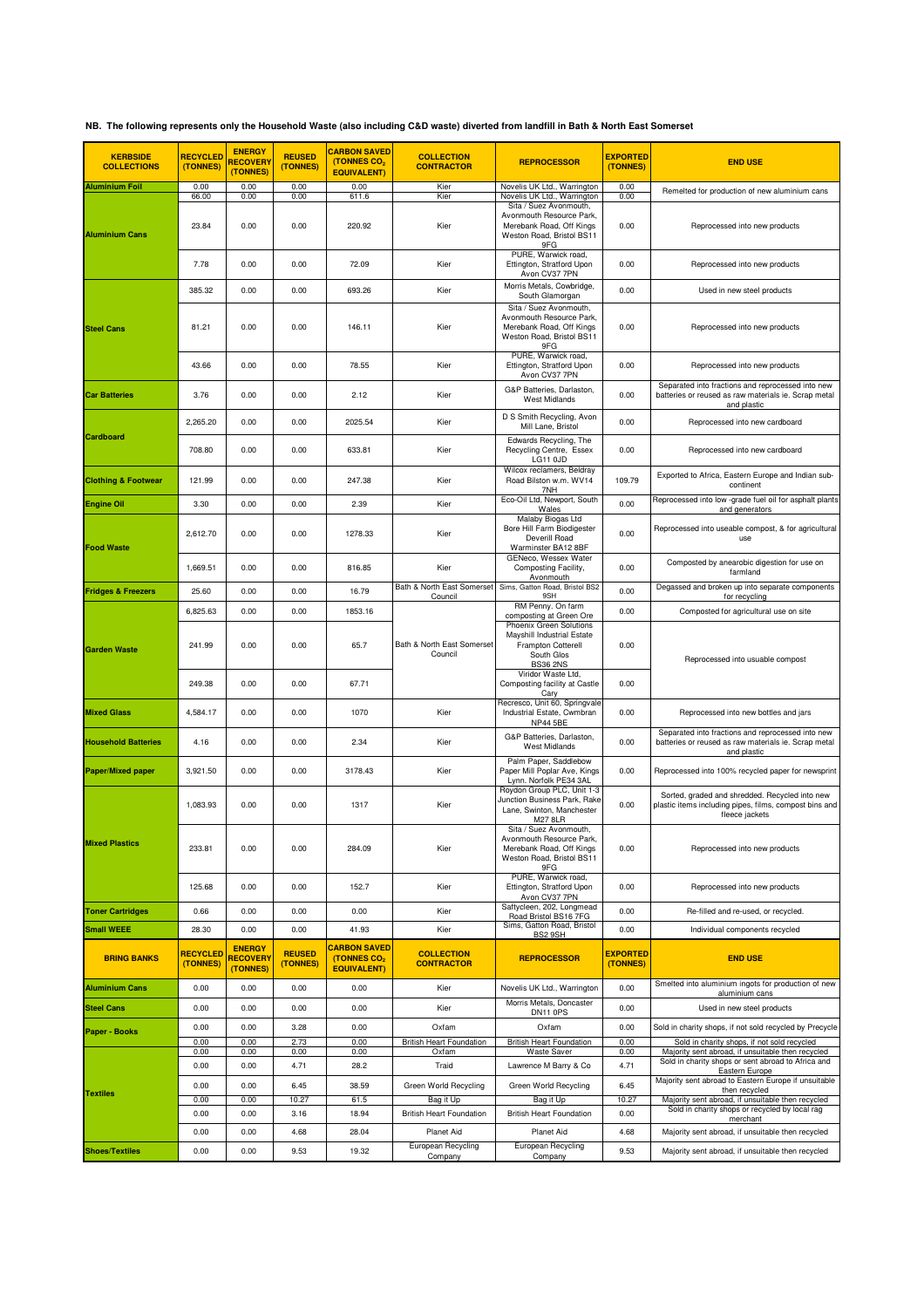| <b>RECYCLING CENTRES</b>                           | <b>RECYCLED</b><br>(TONNES) | <b>ENERGY</b><br><b>RECOVERY</b><br>(TONNES) | <b>REUSED</b><br>(TONNES) | <b>CARBON SAVED</b><br>(TONNES CO <sub>2</sub><br><b>EQUIVALENT)</b> | <b>COLLECTION</b><br><b>CONTRACTOR</b>              | <b>REPROCESSOR</b>                                                                                                 | <b>EXPORTED</b><br>(TONNES) | <b>END USE</b>                                                                                                             |
|----------------------------------------------------|-----------------------------|----------------------------------------------|---------------------------|----------------------------------------------------------------------|-----------------------------------------------------|--------------------------------------------------------------------------------------------------------------------|-----------------------------|----------------------------------------------------------------------------------------------------------------------------|
| <b>Bicycles</b>                                    | 0.00                        | 0.00                                         | 5.16                      | 0.00                                                                 | Jole Rider, local charity                           |                                                                                                                    | 0.00                        | Reconditioned for reuse                                                                                                    |
| <b>Bric-a-brac</b>                                 | 0.00<br>0.00                | 0.00<br>0.00                                 | 0.00<br>72.92             | 0.00<br>0.00                                                         |                                                     | Shaw Trust, local charity<br><b>British Heart Foundation</b>                                                       | 0.00<br>0.00                | Sold on for reuse                                                                                                          |
| <b>Books</b>                                       | 9.49                        | 0.00                                         | 0.00                      | 37.63                                                                | Kier                                                | Novelis UK Ltd., Warrington                                                                                        | 0.00                        | Sold on in shops for reuse<br>Used in new products                                                                         |
| <b>Mixed Cans</b>                                  | 2.91                        | 0.00                                         | 0.00                      | 11.54                                                                | Kier                                                | Sita / Suez Avonmouth,<br>Avonmouth Resource Park,<br>Merebank Road, Off Kings<br>Weston Road, Bristol BS11<br>9FG | 0.00                        | Reprocessed into new products                                                                                              |
|                                                    | 0.78                        | 0.00                                         | 0.00                      | 3.09                                                                 | Kier                                                | PURE, Warwick road,<br>Ettington, Stratford Upon<br>Avon CV37 7PN                                                  | 0.00                        | Reprocessed into new products                                                                                              |
| <b>Car Batteries</b>                               | 35.00                       | 0.00                                         | 0.00                      | 19.71                                                                |                                                     | G&P Batteries, Darlaston, West Midlands                                                                            | 0.00                        | Separated into fractions and reprocessed into new<br>batteries or reused as raw materials ie. Scrap metal<br>and plastic   |
| Cardboard                                          | 650.14                      | 0.00                                         | 0.00                      | 581.36                                                               | Bath & North East Somerset<br>Council<br>Kier       | Newport Paper Company<br>Aston House, 3 Springfield<br>Industrial Estate, Newport,<br>Shropshire, TF10 7NB         | 0.00                        | Reprocessed into new cardboard                                                                                             |
| <b>Cardboard &amp; Paper</b><br>(Mixed)            | 0.00                        | 0.00                                         | 0.00                      | 0.00                                                                 | Bath & North East Somerset<br>Council<br>Kier       | Newport Paper Company<br>Aston House, 3 Springfield<br>Industrial Estate, Newport,<br>Shropshire, TF10 7NB         | 0.00                        | Reprocessed into new paper/card                                                                                            |
| <b>Clothing</b>                                    | 0.00                        | 0.00                                         | 232.64                    | 1392.79                                                              | Kier                                                | Wilcox reclamers, Beldray<br>Road Bilston w.m. WV14<br>7NH                                                         | 209.37                      | Exported to Africa, Eastern Europe and Indian sub-<br>continent                                                            |
| <b>Food Waste</b>                                  | 5.48                        | 0.00                                         | 0.00                      | 2.68                                                                 | Bath & North East Somerset<br>Council<br>M J Church | Malaby Biogas Ltd<br>Bore Hill Farm Biodigester<br>Deverill Road<br>Warminster BA12 8BF                            | 0.00                        | Reprocessed into useable compost, & for agricultural<br>use                                                                |
|                                                    | 7.68                        | 0.00                                         | 0.00                      | 3.76                                                                 | Bath & North East Somerset<br>Council<br>M J Church | GENeco, Wessex Water<br>Composting Facility,<br>Avonmouth                                                          | 0.00                        | Composted by anearobic digestion for use on<br>farmland                                                                    |
| Footwear                                           | 0.00                        | 0.00                                         | 40.08                     | 0.00                                                                 |                                                     | European Recycling Company                                                                                         | 40.08                       | Exported to developing countries for reuse                                                                                 |
| <b>Engine Oil</b>                                  | 17.50                       | 0.00                                         | 0.00                      | 12.69                                                                |                                                     | West Oils Environmental, Gloucester                                                                                | 0.00                        | Reprocessed into low -grade fuel oil for asphalt plants<br>and generators                                                  |
| <b>Iuorescent Tubes</b>                            | 3.69                        | 0.00                                         | 0.00                      | 0.00                                                                 |                                                     | Mercury Recycling Ltd, Manchester                                                                                  | 0.00                        | Seperated into component fractions and recycled                                                                            |
| <b>Fridges &amp; Freezers</b>                      | 208.81                      | 0.00                                         | 0.00                      | 136.98                                                               |                                                     | Sims                                                                                                               | 0.00                        | Degassed and broken up into separate components<br>for recycling                                                           |
| <b>Furniture</b>                                   | 0.00                        | 0.00                                         | 16.42                     | 15.12                                                                | Bath & North East Somerset<br>Council               | Bath & North East Somerset<br>Council                                                                              | 0.00                        | Sold on for reuse at low prices to people on low<br>incomes                                                                |
| <b>Garden Waste</b>                                | 1,522.79                    | 0.00                                         | 0.00                      | 413.44                                                               | Bath & North East Somerset<br>Council               | RM Penny. On farm<br>composting at Green Ore                                                                       | 0.00                        | Composted for agricultural use on site                                                                                     |
|                                                    | 2,470.57                    | 0.00                                         | 0.00                      | 670.76                                                               |                                                     | Viridor Waste Ltd.<br>Composting facility at Caste<br>Cary                                                         | 0.00                        | Reprocessed into usuable compost                                                                                           |
|                                                    | 585.79                      | 0.00                                         | 0.00                      | 159.04                                                               |                                                     | Phoenix Green Solutions<br>Mayshill Industrial Estate<br>Frampton Cotterell<br>South Glos<br><b>BS36 2NS</b>       | 0.00                        |                                                                                                                            |
|                                                    | 0.00                        | 0.00                                         | 1.29                      | 0.00                                                                 | Bale Group Ltd, Honiton                             |                                                                                                                    | 0.00                        | Reuse if returnable otherwise materials are recycled                                                                       |
| <b>Gas Bottles</b>                                 | 0.00                        | 0.00                                         | 19.17                     | 0.00                                                                 |                                                     | Environmental Concern Limited, Birmingham                                                                          | 0.00                        | Reuse if returnable otherwise materials are recycled                                                                       |
| <b>Mixed Glass</b>                                 | 209.54                      | 0.00                                         | 0.00                      | 48.91                                                                | Kier                                                | Recresco, Unit 60, Springvale<br>Industrial Estate, Cwmbran<br><b>NP44 5BE</b>                                     | 0.00                        | Reprocessed into new bottles and jars                                                                                      |
| <b>Electricals - White</b>                         | 84.64                       | 0.00                                         | 0.00                      | 107.13                                                               |                                                     | SIMS Group Uk                                                                                                      | 0.00                        | Broken down into separate components for recycling                                                                         |
| aboot<br><b>Electricals - Small</b><br>nixed goods | 618.01                      | 0.00                                         | 0.00                      | 915.64                                                               |                                                     | SIMS Group Uk                                                                                                      | 0.00                        | Broken down into separate components for recycling                                                                         |
| Paper                                              | 309.19                      | 0.00                                         | 0.00                      | 250.6                                                                | Kier                                                | Palm Paper, Saddlebow<br>Paper Mill Poplar Ave, Kings<br>Lynn. Norfolk PE34 3AL                                    | 0.00                        | Reprocessed into 100% recycled paper for newsprint                                                                         |
| <b>Plasterboard / Gypsum</b>                       | 119.18                      | 0.00                                         | 0.00                      | 16.55                                                                |                                                     | viridor (Commercial Recycling) Southwood, Evercreech<br>BA4 6LX                                                    | 0.00                        | Shredded and either sent for use in either<br>manufacture of new plasterboard or cement                                    |
| <b>based products</b>                              | 221.22                      | 0.00                                         | 0.00                      | 30.71                                                                |                                                     | Hills Waste Solutions, Wiltshire SN11 8RE                                                                          | 0.00                        | Shredded and either sent for use in either<br>manufacture of new plasterboard or cement                                    |
|                                                    | 22.97                       | 0.00                                         | 0.00                      | 27.91                                                                | Kier                                                | Roydon Group PLC, Unit 1-3<br>Junction Business Park, Rake<br>Lane. Swinton. Manchester<br><b>M27 8LR</b>          | 0.00                        | Sorted, graded and shredded. Recycled into new<br>plastic items including pipes, films, compost bins and<br>fleece jackets |
| <b>Mixed Plastics</b>                              | 8.97                        | 0.00                                         | 0.00                      | 10.90                                                                | Kier                                                | Sita / Suez Avonmouth,<br>Avonmouth Resource Park,<br>Merebank Road, Off Kings<br>Weston Road, Bristol BS11        | 0.00                        | Sorted, graded and shredded. Recycled into new<br>plastic items including pipes, films, compost bins and<br>fleece jackets |
| <b>Rubble</b>                                      | 4,755.94                    | 0.00                                         | 0.00                      | 42.7                                                                 | Bath & North East Somerset<br>Council               | MJ Church Plant, Star Farm,<br>Marshfield                                                                          | 0.00                        | Screen and crushed to for resale as aggregrates                                                                            |
| <b>Scrap Metal</b>                                 | 1,381.92                    | 0.00                                         | 0.00                      | 3093.96                                                              |                                                     | SIMS Metals, Avonmouth                                                                                             | 0.00                        | Seperated by metal type and recycled                                                                                       |
| <b>TV's &amp; Monitors</b>                         | 181.72                      | 0.00                                         | 0.00                      | 0.00                                                                 |                                                     | Mekatek, Wales                                                                                                     | 0.00                        | Broken down into separate components for recycling                                                                         |
| Tyres                                              | 44.82                       | 0.00                                         | 0.00                      | 85.6                                                                 | RJ Kings, Farrington Gurney                         | Western Tyres, Avonmouth                                                                                           | 0.00                        | Shredded and used to make new rubber products<br>such as new tyres and running tracks                                      |
| Vegetable Oil                                      | 4.85                        | 0.00                                         | 0.00                      | 0.00                                                                 |                                                     | Oleco (C&D Oils Ltd.), Newport                                                                                     | 0.00                        | Reprocessed into Biodiesel and lubricants                                                                                  |
| <b>WEEE Reuse</b>                                  | 0.00                        | 0.00                                         | 3.31                      | 0                                                                    |                                                     | Sofa Project                                                                                                       |                             | Repaired/refurbished to be sold in shops. If beyond<br>repair either used for spare parts or broken down for<br>recycling  |
| Wood                                               | 3,640.35                    | 0.00                                         | 0.00                      | 4644.97                                                              | Bath & North East Somerset<br>Council               | Viridor Waste Ltd, Filton<br><b>Transfer Station, Bristol</b>                                                      | 0.00                        | Chipped for reuse in new products                                                                                          |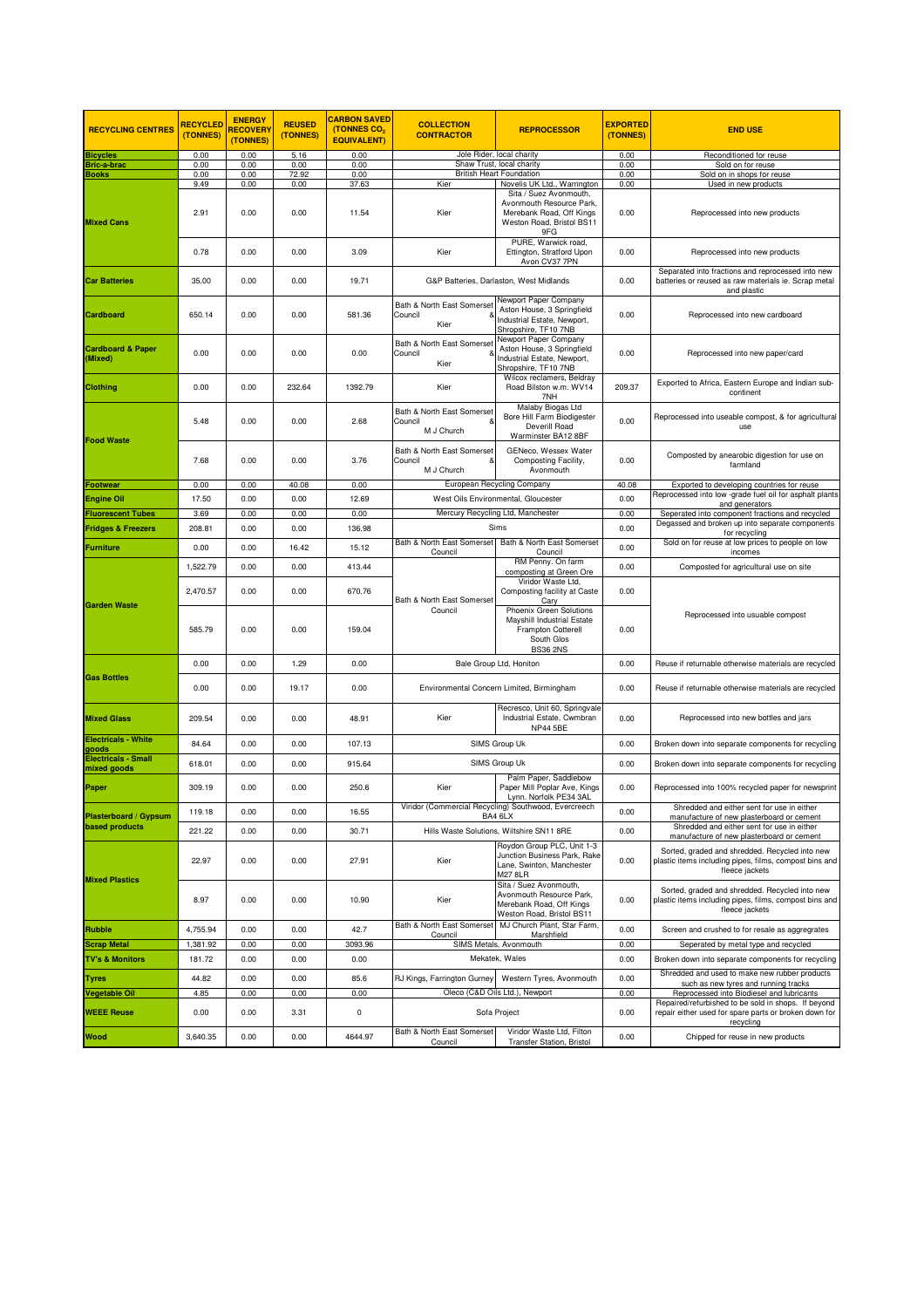| <b>OTHER RECYCLING</b>                                                                         | <b>RECYCLED</b><br>(TONNES) | <b>ENERGY</b><br><b>RECOVERY</b><br>(TONNES) | <b>REUSED</b><br>(TONNES) | <b>CARBON SAVED</b><br>(TONNES CO <sub>2</sub><br><b>EQUIVALENT)</b> | <b>COLLECTION</b><br><b>CONTRACTOR</b>     | <b>REPROCESSOR</b>                                                                                                                                        | <b>EXPORTED</b><br>(TONNES) | <b>END USE</b>                                    |
|------------------------------------------------------------------------------------------------|-----------------------------|----------------------------------------------|---------------------------|----------------------------------------------------------------------|--------------------------------------------|-----------------------------------------------------------------------------------------------------------------------------------------------------------|-----------------------------|---------------------------------------------------|
| <b>Leaf litter from street</b><br>sweepings                                                    | 0.00                        | 0.00                                         | 0.00                      | 0.00                                                                 | Bath & North East Somerset<br>Council      | Bracken Down Ltd. On farm<br>composting at Green Ore                                                                                                      | 0.00                        | Composted for agricultural use on site            |
|                                                                                                | 0.00                        | 0.00                                         | 0.00                      | 0.00                                                                 | Bath & North East Somerset<br>Council      | Hills Waste Management,<br>Calne, Wiltshire                                                                                                               | 0.00                        |                                                   |
|                                                                                                | 0.00                        | 0.00                                         | 0.00                      | 0.00                                                                 | Bath & North East Somerset<br>Council      | Viridor Waste Ltd,<br>Composting facility at Caste<br>Cary                                                                                                | 0.00                        | Reprocessed into usuable compost                  |
| Other mixed items                                                                              | 0.00                        | 0.00                                         | 0.00                      | 0.00                                                                 | Residents of Bath & North<br>East Somerset | Residents of Bath & North<br>East Somerset                                                                                                                | 0.00                        | Reused by residents of Bath & North East Somerset |
| <b>WASTE RECOVERED</b><br><b>FROM WEEKLY</b><br><b>COUNCIL BLACK SACK</b><br><b>COLLECTION</b> | <b>RECYCLED</b><br>(TONNES) | <b>ENERGY</b><br><b>RECOVERY</b><br>(TONNES) | <b>REUSED</b><br>(TONNES) | <b>CARBON SAVED</b><br>(TONNES CO <sub>2</sub><br><b>EQUIVALENT)</b> | <b>CONTRACTOR</b>                          | <b>REPROCESSOR</b>                                                                                                                                        | <b>EXPORTED</b><br>(TONNES) | <b>END USE</b>                                    |
| <b>Aluminium</b>                                                                               | 6.89                        | 0.00                                         | 0.00                      | 63.88                                                                | New Earth Solutions,<br>Avonmouth          | Alutrade Limited, Langley<br>Forge House, Tat Bank Road<br>Oldbury, West Midlands, B69<br>4NH                                                             | 0.00                        | Remelted for production of new aluminium products |
|                                                                                                | 0.13                        | 0.00                                         | 0.00                      | 1.22                                                                 | New Earth Solutions,<br>Avonmouth          | Sims Group UK Ltd, Royal<br>Edward Dock, Avonmouth,<br>Bristol, BS11 9BT                                                                                  | 0.00                        | Remelted for production of new aluminium products |
|                                                                                                | 22.77                       | 0.00                                         | 0.00                      | 40.97                                                                | New Earth Solutions,<br>Avonmouth          | Sims Group UK Ltd, Royal<br>Edward Dock, Avonmouth,<br>Bristol, BS11 9BT                                                                                  | 0.00                        | Remelted for production of new ferrous products   |
|                                                                                                | 223.73                      | 0.00                                         | 0.00                      | 402.53                                                               | New Earth Solutions,<br>Avonmouth          | Europeon Metal Recycling,<br>Alexandra Dock 1, Bootle,<br>Liverpool L20 1BX                                                                               | 0.00                        | Remelted for production of new ferrous products   |
|                                                                                                | 2.56                        | 0.00                                         | 0.00                      | 4.61                                                                 | New Earth Solutions,<br>Avonmouth          | Alutrade Limited, Langley<br>Forge House, Tat Bank Road<br>Oldbury, West Midlands, B69<br>4NH                                                             | 0.00                        | Remelted for production of new ferrous products   |
| <b>Steel</b>                                                                                   | 18.15                       | 0.00                                         | 0.00                      | 32.66                                                                | New Earth Solutions,<br>Avonmouth          | EMR Midland shredders Ltd,<br>Landor Street, Nechells.<br>Birmingham, B8 1AE                                                                              | 0.00                        | Remelted for production of new ferrous products   |
|                                                                                                | 2.39                        | 0.00                                         | 0.00                      | 4.30                                                                 | New Earth Solutions,<br>Avonmouth          | Alutrade Limited, Howard<br>Road, Park Farm Industrial<br>Estate, Redditch, B98 7SE                                                                       | 0.00                        | Remelted for production of new ferrous products   |
|                                                                                                | 61.13                       | 0.00                                         | 0.00                      | 109.98                                                               | New Earth Solutions,<br>Avonmouth          | Mettalis Urban Mining Ltd,<br>Unit 6, New Dunn Works,<br>Sling, Coleford, Glos GL16<br>8JD                                                                | 0.00                        | Remelted for production of new ferrous products   |
| <b>Compost like material</b>                                                                   | 1,806.17                    | 0.00                                         | 0.00                      | 0.00                                                                 | New Earth Solutions,<br>Avonmouth          | 4 Recycling c/o Imerys<br>Minerals Ltd, Dubbers<br>Restoration Area, Nanpean,<br>Cornwall                                                                 | 0.00                        | Used for landfill site restoration                |
|                                                                                                | 0.00                        | 627.78                                       | 0.00                      | 23.26                                                                | New Earth Solutions,<br>Avonmouth          | AVR Afvalverwerking BV,<br>ProffesorGerbrandyweg 10,<br>3197 KK Rotterdam-Botlek,<br>The Netherlands                                                      | 627.78                      | Exported for energy recovery                      |
|                                                                                                | 0.00                        | 3,630.55                                     | 0.00                      | 134.5                                                                | New Earth Solutions,<br>Avonmouth          | HVC Afvalcentrale localle<br>Dordrecht, Baanhoekweg 40,<br>3313 LA DORDRECHT, The<br>Netherlands                                                          | 3,630.55                    | Exported for energy recovery                      |
|                                                                                                | 0.00                        | 65.74                                        | 0.00                      | 2.44                                                                 | New Earth Solutions,<br>Avonmouth          | AVG Koln mbH,<br>Geestemunder Str.23, 50735<br>Kolm, Germany                                                                                              | 65.74                       | Exported for energy recovery                      |
|                                                                                                | 0.00                        | 1,337.38                                     | 0.00                      | 49.54                                                                | New Earth Solutions,<br>Avonmouth          | N&P Hamburger Rieger<br>GmbH, An der heide B 5, D-<br>03130 Spremburg-Schwarze<br>Pumpe, Germany                                                          | 1,337.38                    | Exported for energy recovery                      |
|                                                                                                | 0.00                        | 4,845.74                                     | 0.00                      | 179.52                                                               | New Earth Solutions.<br>Avonmouth          | Bertling Enviro AB, Tekniska<br>verken I Linkoping AB, Box<br>1500, 581 15 Linkoping,<br>Sweden                                                           | 4,845.74                    | Exported for energy recovery                      |
|                                                                                                | 0.00                        | 171.62                                       | 0.00                      | 6.36                                                                 | New Earth Solutions,<br>Avonmouth          | Weener Energie GmbH & Co,<br>Dr-Werner-Klingele Strasse 1<br>26826 Weener, Germany                                                                        | 171.62                      | Exported for energy recovery                      |
|                                                                                                | 0.00                        | 2.214.72                                     | 0.00                      | 82.05                                                                | New Earth Solutions,<br>Avonmouth          | Avonmouth BioPower, Kings<br>Weston Lane, Avonmouth.<br>Bristol BS11 8AZ                                                                                  | 0.00                        | Energy recovery                                   |
| Other - RDF / Energy<br><b>Recovery</b>                                                        | 0.00                        | 107.68                                       | 0.00                      | 3.99                                                                 | New Earth Solutions.<br>Avonmouth          | <b>Bankwood Processing</b><br>Limited, Bankwood Lane,<br>Rossington, Doncaster, South<br>Yorkshire, DN11 0PS                                              | 0.00                        | Treatment & recovery                              |
|                                                                                                | 0.00                        | 17.48                                        | 0.00                      | 0.65                                                                 | New Earth Solutions,<br>Avonmouth          | Premier Waste (UK) Holdings<br>Plc, 209-211 Walsall Road,<br>Perry Barr, Birmingham,<br>West Midlands B42 1TY                                             | 0.00                        | Treatment & recovery                              |
|                                                                                                | 0.00                        | 2,636.50                                     | 0.00                      | 97.67                                                                | New Earth Solutions,<br>Avonmouth          | Midland Waste Treatment<br>Ltd., Bull Lane Works Waste<br>Treatment & Transfer Station,<br>Brandon Way, West<br>Bromwich, West Midlands<br><b>B70 9PQ</b> | 0.00                        | Treatment & recovery                              |
|                                                                                                | 0.00                        | 399.53                                       | 0.00                      | 14.8                                                                 | New Earth Solutions,<br>Avonmouth          | DFDS Seaways PLC, Nordic<br>House, Western Access<br>Road, Immingham Dock,<br>Immingham, North<br>Lincolnshire DN40 2LZ                                   | 399.53                      | Exported for energy recovery                      |
|                                                                                                | 0.00                        | 4.78                                         | 0.00                      | 0.18                                                                 | New Earth Solutions,<br>Avonmouth          | Port of Sheerness Ltd.,<br>Sheerness Docks, Sheerness<br>Kent ME12 1RS                                                                                    | 4.78                        | Exported for energy recovery                      |
|                                                                                                | 0.00                        | 54.48                                        | 0.00                      | 2.02                                                                 | New Earth Solutions,<br>Avonmouth          | Cornwall Energy Recovery<br>Centre, St Dennis, St Austell,<br>Cornwall PL26 8DY                                                                           | 0.00                        | Energy recovery                                   |